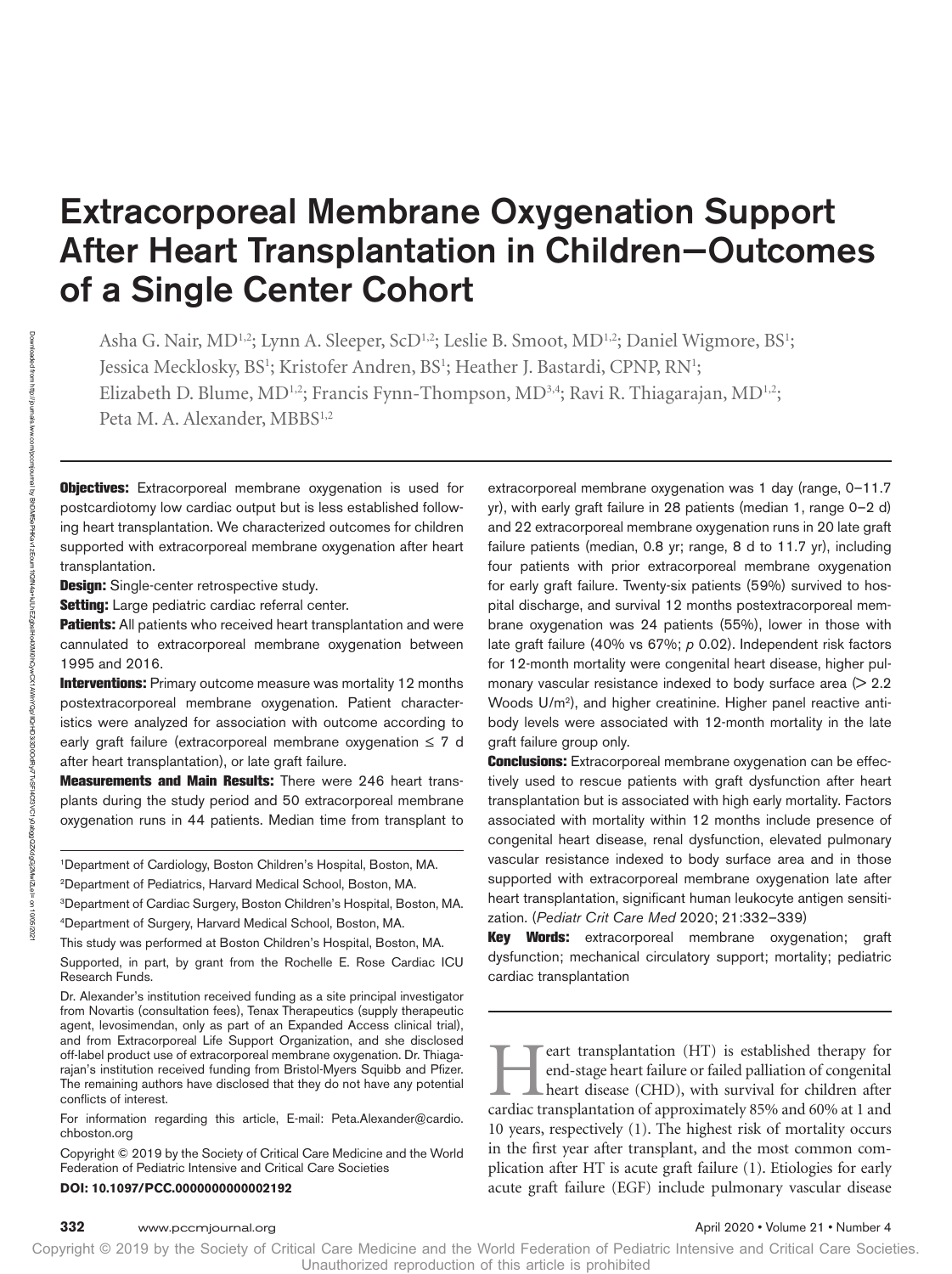pretransplant, surgical complication, hyperacute rejection, or primary graft dysfunction. Factors including longer ischemic time, inadequate myocardial protection at procurement, or failure of the graft to adapt to recipient hemodynamic requirements have also been shown to be associated with EGF which is clinically evident within the first 24–72 hours postoperatively (2–4). Different etiologies lead to late acute graft failure (LGF), beyond 5–7 d post transplantation. These include acute cellular rejection or progressive allograft vasculopathy, which may be associated with multiple organ dysfunction or cardiopulmonary arrest (5–8). Acute cellular rejection can occur within the first 30 days but is the commonest cause of death between 30 days and 3 years after transplant (1). Cardiac allograft vasculopathy is a leading cause of death 3–10 years posttransplant, but can rarely occur as early as the first postoperative month (1). General medical management of graft ventricular dysfunction includes support with inotropic agents, mechanical ventilation, sedation, and paralysis, as well as specific management strategies targeting etiology of dysfunction, such as escalation in immunosuppression for acute rejection, or inhaled nitric oxide for increased pulmonary vascular resistance (PVR) (9–11).

Extracorporeal membrane oxygenation (ECMO) has been successfully used to support children undergoing cardiac surgery presenting with refractory cardiorespiratory failure in the postoperative period (12–14). In post-HT patients with early or late acute graft dysfunction and symptom progression despite maximal medical therapies, mechanical circulatory support (MCS) with ECMO or ventricular assist device (VAD) has been shown to successfully support end-organ function while awaiting recovery of graft function, or as a bridge to retransplantation (5, 7, 15, 16). The objectives of this study were to describe outcomes of children who required ECMO after HT in our institution and to identify independent patient and procedural predictors of mortality in the 12 months following ECMO for EGF and LGF.

### **MATERIALS AND METHODS**

This protocol was approved as a retrospective single-center study by the local Institutional Review Board. Patients who were supported with ECMO post-HT from January 1, 1995, to January 1, 2016, were identified from cross-referencing local HT and ECMO databases. Patient demographics and pretransplant workup including indication for HT, human leukocyte antigen (HLA) panel reactive antibody (PRA) status, PVR indexed to body surface area (PVRi) were collated, together with HT procedural, donor and immunosuppression details. Characteristics of ECMO support including indication, ECMO cannulation, end-organ complications during support, and patient survival were collected from the medical record. The primary endpoint was survival to 12 months post-ECMO, with survival to most recent follow-up also reported.

### **Cardiac Transplantation Management**

Institutional standard practice for immunosuppression and graft surveillance have been previously reported (17). Between 1998 and 2005, the majority of patients received immunosuppressive induction regimen with IV methylprednisolone and azathioprine followed with triple drug maintenance therapy with prednisone, azathioprine, and cyclosporine. From 2005, the standard immunosuppression regimen was changed to a steroid avoidance protocol, with induction including thymoglobulin and IV methylprednisolone for 5 days, followed by a two-drug tacrolimus and mycophenolate mofetil based, corticosteroid-free regimen (17). Graft rejection on cardiac muscle biopsy was graded using the International Society for Heart and Lung Transplantation grading scheme. PRAs were compiled from clinical results. Patients with suspected or biopsy-proven rejection were treated with high dose methylprednisolone (30mg/kg/dose given once a day for 3 d) with additional adjuvant therapy of other agents including IV immunoglobulin infusion (1 g/kg/dose) and plasmapheresis, as indicated by individual patient circumstances according to our institution's protocol for management of acute posttransplant rejection. EGF was defined as cannulation to ECMO less than or equal to 7 days post-HT, with all others classified as LGF. Survivors of EGF who had multiple post-HT ECMO run(s) were censored at the time of subsequent run and included in the LGF analysis (**Fig. 1**).

### **ECMO Management**

ECMO was the primary MCS option for hemodynamically unstable patients in our center. ECMO indication was determined by the patient's clinical team based on post-HT stability, need for and escalation of inotropic agents or cardiac arrest, in the absence of contraindication including severe neurologic injury or irreversible underlying etiology of cardiopulmonary deterioration. All patients received venoarterial ECMO, either by a transthoracic approach or via peripheral arteries and veins. Arterial and venous cannulation sites, cannulation technique, and size were at the discretion of the cannulating surgeon. ECMO circuits were primed with crystalloid solution for children greater than 20 kg or for emergent cannulation, otherwise primed with whole blood. ECMO flow was managed at 80 to 150mL/kg/min and surrogate markers of end-organ oxygen delivery were trended as evidence of adequacy of support. Circuit hematocrit was maintained at 35% throughout the ECMO run. Crystalloid removal using an ultrafiltration system incorporated in the ECMO circuit was employed according to patient clinical condition. Anticoagulation for ECMO was provided with heparin infusion and titrated using activated clotting time, or anti-Xa activity and activated partial thromboplastin time according to local protocol. Coagulation products (fresh frozen plasma, cryoprecipitate, and platelets) were transfused according to institutional ECMO guidelines. ECMO patients received daily consultation with a pediatric neurologist, and evaluations for neurologic injury included a combination of serial head ultrasounds, electroencephalography, and portable head computerized tomography scans. Decisions regarding the care of the patient, investigating the cause of cardiopulmonary failure and weaning from ECMO are patient-specific.

#### Pediatric Critical Care Medicine www.pccmjournal.org **333**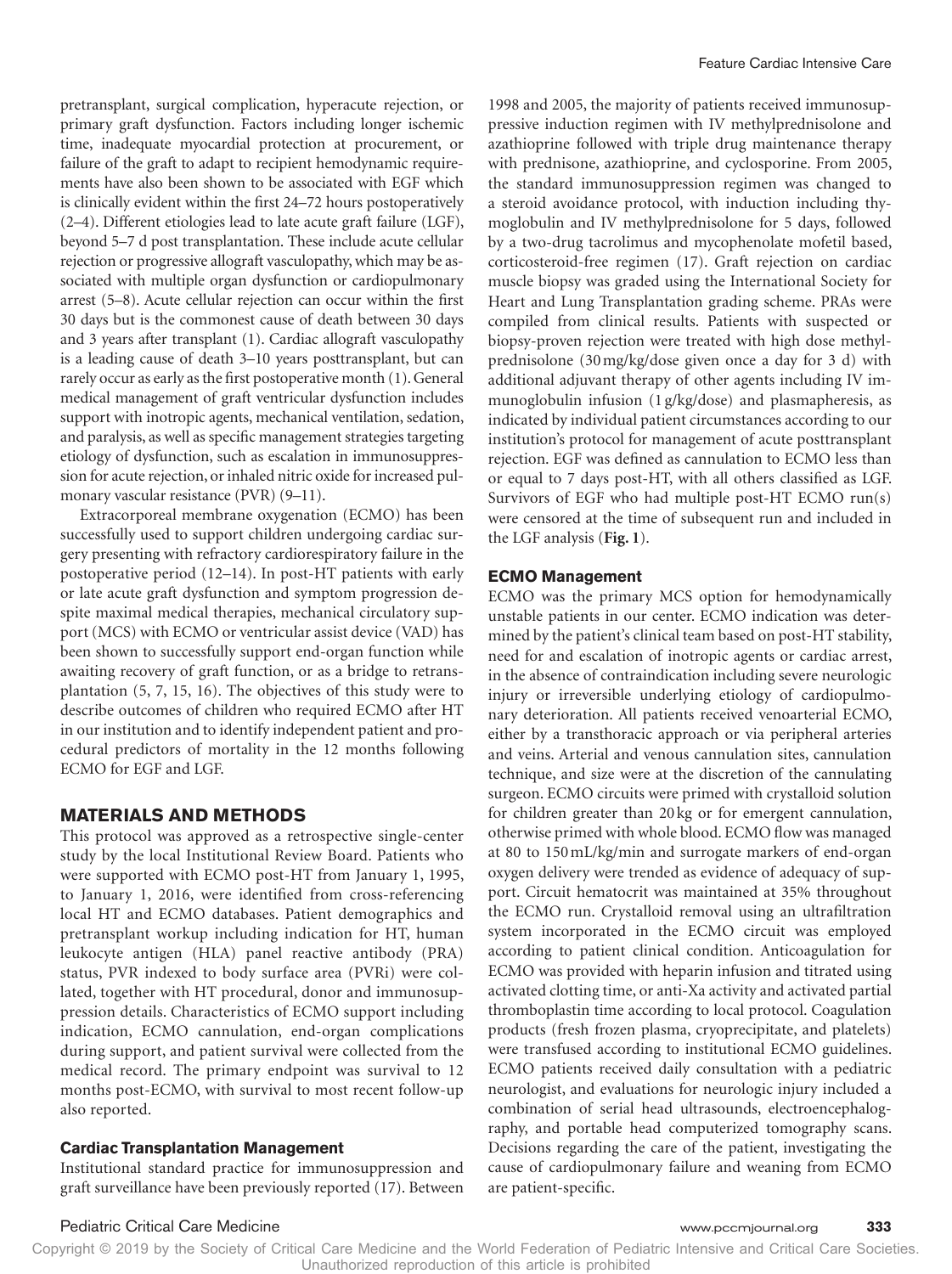

Figure 1. Outcomes for patients supported with extracorporeal membrane oxygenation (ECMO) after cardiac transplantation. Note— ECMO runs are the unit of analysis. There were 50 ECMO runs in 44 patients. EGF = early graft failure  $(< 7$  d postcardiac transplant), LGF = late graft failure ( $\geq 7$  d postcardiac transplant).

#### **Statistical Methods**

Age-specific mean imputation of creatinine, alanine aminotransferase, and aspartate aminotransferase was employed for six ECMO runs. Differences in characteristics between the EGF and LGF groups were assessed with Fisher exact test for categorical variables and Student *t* test or Wilcoxon rank-sum test for continuous variables, without correction for the multiple ECMO runs that occurred in five patients. Time-to-event analysis was used to estimate mortality after post-HT graft failure managed with ECMO. The unit of analysis was the ECMO run. For patients with more than one ECMO run, follow-up time was censored at the time of subsequent ECMO initiation. Survival distributions were estimated using the Kaplan-Meier method. Analysis of potential prognostic factors for the endpoint of 12-month mortality was undertaken using Cox proportional hazards modeling for repeated measures (proportional rates and means model). The Wald test *p* value from the Cox model was used to assess significance for predictors and for differences between unadjusted survival curves. Continuous measures were examined as predictors in continuous form as well as in categorical form determined by the data tertiles. For PVRi and PRA, prespecified dichotomous cutoffs were also used (e.g.,  $PVRi \geq 3$ ,  $PRA \ge 20\%$ ). For selected variables, two tertiles were also combined to form a dichotomous predictor to address sparse data (zero count) issues and/or no significant difference between two tertiles. A differential effect of a predictor on survival for

the early versus late groups was evaluated using a test of the predictor versus ECMO timing group interaction. A multivariable model was constructed with stepwise selection, using all predictors with a univariate *p* value of less than or equal to 0.20 considered as candidate predictors. Associations are presented as hazard ratios (HRs) and 95% CIs. Analysis was performed using SAS Version 9.4 (SAS Institute, Cary, NC).

### **RESULTS**

#### **Study Population**

There were 246 HT in the study period, including 11 retransplantations. Of these, 44 patients (17%) received a total of 50 ECMO runs post-HT, 28 runs for EGF and 22 for LGF. No post-HT patients were managed primarily with VAD. Study sample demographics are shown in **Table 1** and study cohort in Figure 1. For 17 (34%) of the ECMO runs, patients had received HT for cardiomyopathy while CHD was underlying diagnosis for 33 (66%) of the ECMO runs. ECMO duration was not different between the ECMO timing groups (EGF median 97hr, interquartile range [IQR], 84–134; LGF median 106hr, IQR 80–138). CNS injury was diagnosed during 16 ECMO runs (32%), including focal regions of cerebral infarctions (5), intracranial hemorrhage (1), clinical seizures (2), subclinical seizures on electroencephalogram (2), subdural hemorrhages (1), six patients with cerebral edema and loss of gray-white matter differentiation consistent with hypoxic-ischemic injury. Four patients received ECMO in both the early and late groups, including two LGF ECMO runs for one patient. Data for each ECMO run was included into their respective timing categories for analysis, with patient outcome censored at the time of subsequent ECMO run/s. Survival to hospital discharge for patients without further ECMO was 16 patients (57%) in the EGF group and 10 patients (45%) for those supported for LGF.

Six of 28 patients (21%) with EGF had endomyocardial biopsies on ECMO, none with evidence of cellular or humoral rejection. Two of these patients were later diagnosed with acute cellular rejection. Of the 22 ECMO runs for LGF, endomyocardial biopsies were performed in 16 (73%) during ECMO. Four were diagnostic of acute cellular rejection (grade  $\geq$  2), four with features consistent with mild cellular rejection (grade < 2), four biopsies had no features of rejection, and four with indirect immunofluorescence staining positive for C4d together with features consistent with humoral rejection on microscopy. There was no difference in ECMO duration according to biopsy diagnosis of cellular or humoral rejection.

#### **Factors Associated With 12-Month Mortality**

Figures 1 and 2 show outcomes of the study sample. Of 28 patients supported on ECMO for EGF, four patients had a further five ECMO run/s in the LGF group. Those EGF patients who did not receive further ECMO had 12-month post-ECMO survival of 67% (16/24). Only eight of 20 patients supported for LGF (40%) survived to 12 months post-ECMO. Univariate factors associated with 12-month mortality are shown in **Table 2**. ECMO cannulation in the operating room (OR) for

Copyright © 2019 by the Society of Critical Care Medicine and the World Federation of Pediatric Intensive and Critical Care Societies. Unauthorized reproduction of this article is prohibited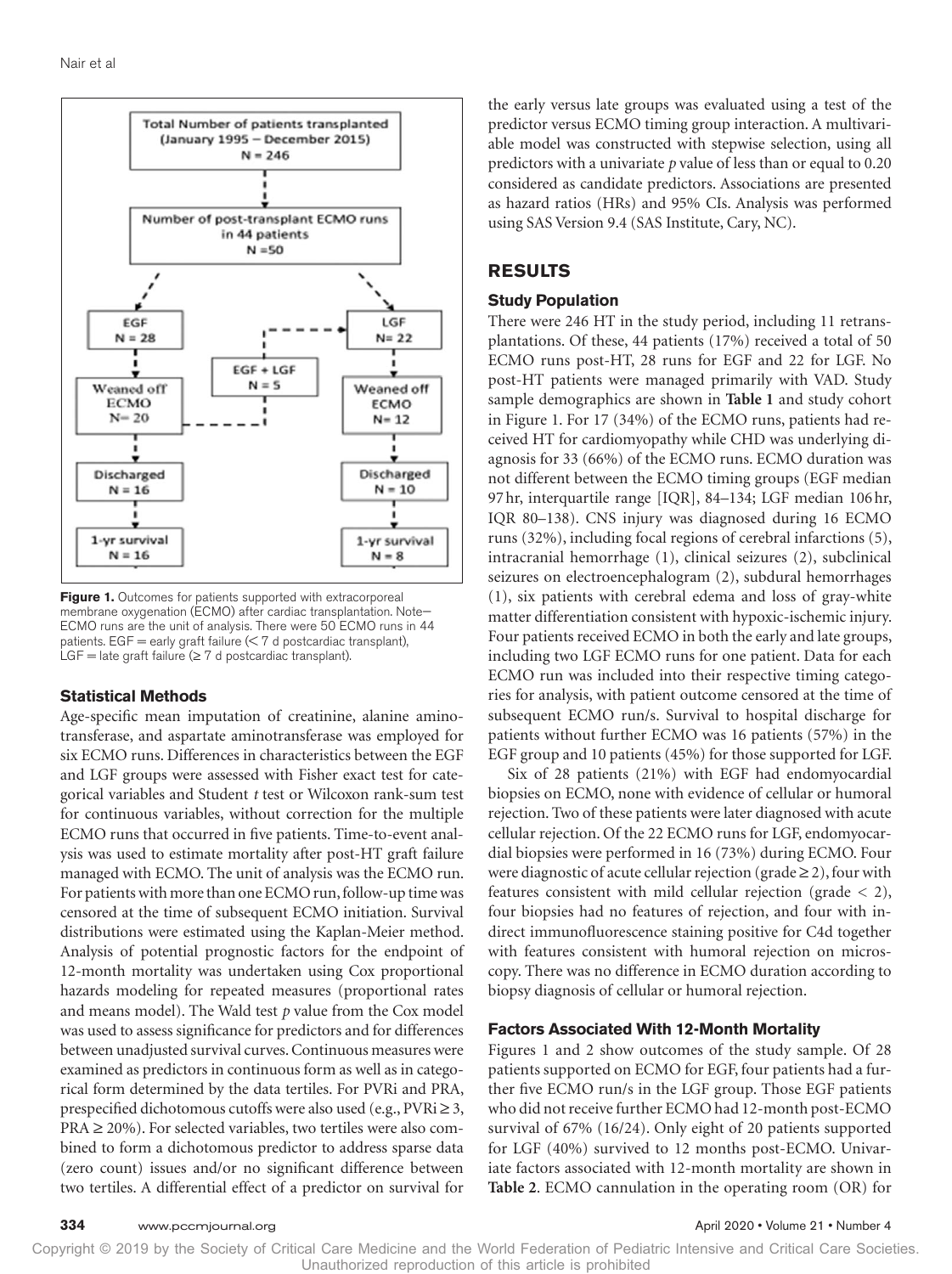# **TABLE 1. Characteristics of the Study Sample, Overall and by Timing of Graft Failure**

| <b>Characteristic</b>                                                    | <b>Overall</b>      | <b>Early Graft Failure</b> | <b>Late Graft Failure</b> | $p^a$   |
|--------------------------------------------------------------------------|---------------------|----------------------------|---------------------------|---------|
| Number of ECMO runs                                                      | 50                  | 28                         | 22                        |         |
| Gender, male, n (%)                                                      | 27(54)              | 16(57)                     | 11(50)                    | 0.776   |
| Age at transplant, yr, median (IQR)                                      | $2.9(1.6 - 10.3)$   | $4.3(1.6 - 10.3)$          | $2.6(1.6 - 11.0)$         | 0.75    |
| Age at ECMO, yr, median (IQR)                                            | $5.2(1.8-11.8)$     | $4.3(1.6 - 10.3)$          | $5.8(2.1 - 13.9)$         | 0.245   |
| Diagnosis, n (%)                                                         |                     |                            |                           |         |
| Congenital heart disease                                                 | 33 (66)             | 18 (64)                    | 15(68)                    | 1.000   |
| Cardiomyopathy                                                           | 17(34)              | 10(36)                     | 7(32)                     |         |
| ECMO prior to heart transplant, $n$ (%)                                  | 14 (28)             | 8(29)                      | 6(27)                     | 1.000   |
| Cardiopulmonary resuscitation prior to ECMO, $n$ (%)                     | 21(42)              | 6(21)                      | 15(68)                    | 0.001   |
| CNS injury, $n$ (%)                                                      | 16 (32)             | 10(36)                     | 6(27)                     | 0.559   |
| Posttransplant endomyocardial biopsy grade $\geq 2$ , n (%)              | 6(14)               | 2(8)                       | 4(20)                     | 0.387   |
| Location of ECMO cannulation, $n$ (%)                                    |                     |                            |                           | < 0.001 |
| Catheterization laboratory                                               | 5(10)               | 0(0)                       | 5(23)                     |         |
| Cardiac ICU                                                              | 34 (68)             | 17(61)                     | 17(77)                    |         |
| Operating room                                                           | 11(22)              | 11 (39)                    | 0(0)                      |         |
| ECMO indication, $n$ (%)                                                 |                     |                            |                           | 0.028   |
| Left ventricular failure                                                 | 7(14)               | 3(11)                      | 4(18)                     |         |
| Biventricular failure                                                    | 21(42)              | 12(43)                     | 9(41)                     |         |
| Right ventricular failure                                                | 15(30)              | 12(43)                     | 3(14)                     |         |
| Respiratory failure                                                      | 7(14)               | 1(4)                       | 6(27)                     |         |
| Pre-ECMO creatinine, mg/dL, median (IQR)                                 | $0.53(0.3 - 1.1)$   | $0.45(0.3 - 0.8)$          | $0.65(0.4-1.9)$           | 0.072   |
| Peak creatinine, mg/dL, median (IQR)                                     | $1.40(0.8-2.0)$     | $1.05(0.6-1.7)$            | $2.00(1.2-2.9)$           | 0.007   |
| Pre-ECMO BUN, mg/dL, median (IQR)                                        | $21.0(16-40)$       | $19.5(15-26)$              | $25.5(21-52)$             | 0.017   |
| Peak BUN, mg/dL, median (IQR)                                            | $72.0(51-88)$       | 72 (44-92)                 | $72(63 - 81)$             | 0.504   |
| Peak aspartate aminotransferase, U/L, median (IQR)                       | 234 (142-324)       | 238 (150-303)              | 205 (121-397)             | 0.565   |
| Peak alanine aminotransferase, U/L, median (IQR)                         | $62(47 - 123)$      | 64 (47-112)                | 69 (47-123)               | 0.895   |
| Panel reactive antibodies at transplant wait-listing, %,<br>median (IQR) | $0.85(0-32)$        | $1.28(0-34)$               | $0(0-29)$                 | 0.266   |
| Panel reactive antibodies at transplant wait-listing,<br>$>$ 20%, n (%)  | 15(30)              | 8(29)                      | 7(32)                     | 1.000   |
| PVRi Woods U/m <sup>2</sup> , median (IQR)                               | $2.90(2.1 - 3.9)$   | $2.9(1.9 - 4.8)$           | $2.9(2.3 - 3.1)$          | 0.875   |
| PVRi $>$ 3 Woods U/m <sup>2</sup> , $n$ (%)                              | 21(42)              | 13(46)                     | 8(36)                     | 0.569   |
| Ischemic time, min, median (IQR)                                         | 220 (168-258)       | 220 (182-257)              | 222 (160-260)             | 0.859   |
| Weight at transplant, kg, median (IQR)                                   | $11.5(8.1 - 34.9)$  | 11.3 (7.6-29.9)            | $11.8(8.7-42)$            | 0.714   |
| Donor weight, kg, median (IQR)                                           | $16.0(12.1 - 44.3)$ | 16.0 (10.5-40.8)           | 15.5 (13.1-54.5)          | 0.850   |
| Donor:recipient weight ratio, median (IQR)                               | $1.3(1.1-1.6)$      | $1.3(1.0-1.7)$             | $1.3(1.2-1.5)$            | 0.892   |

BUN = blood urea nitrogen, ECMO = extracorporeal membrane oxygenation, IQR = interquartile range, PVRi = pulmonary vascular resistance indexed to body surface area.

<sup>a</sup>p assumes independence of ECMO runs.

Late graft failure is defined as ECMO initiation ≥ 7 d postcardiac transplant.

Extracorporeal membrane oxygenation run is unit of analysis.

Boldface values indicate statistically significant results.

### Pediatric Critical Care Medicine www.pccmjournal.org **335**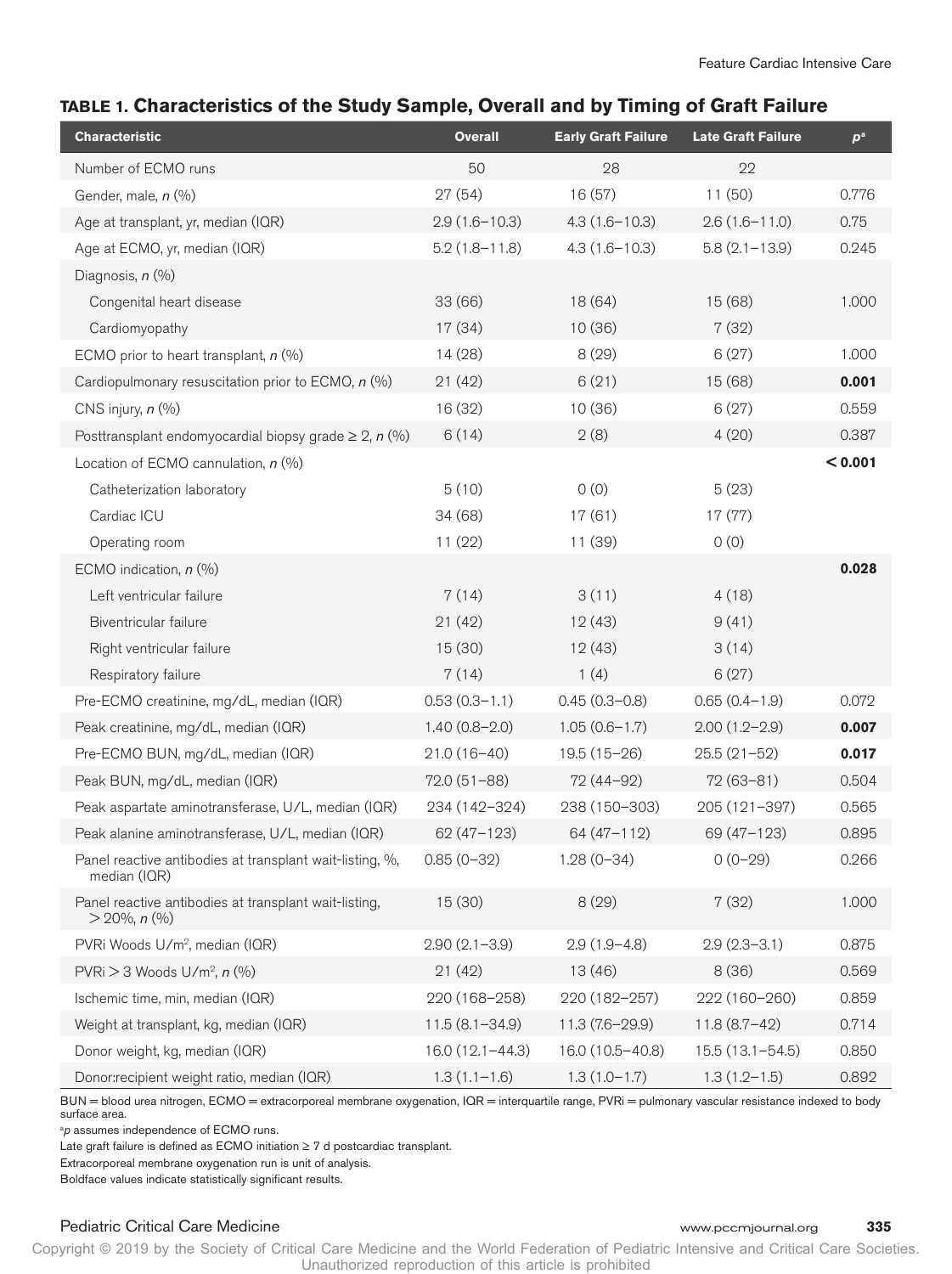

**Figure 2.** Kaplan-Meier estimated survival for early graft failure (early) versus late graft failure (late) extracorporeal membrane oxygenation (ECMO) groups with pointwise  $95%$  confidence bands (univariate Cox  $p = 0.009$ ). Late graft failure ECMO is defined as ECMO initiation greater than or equal to 7 d postcardiac transplant.

failure to wean from cardiopulmonary bypass was associated with lower survival in the EGF group (OR vs cardiac ICU: HR = 8.84; 95% CI, 1.02–76.92; *p* < 0.05). Other factors, including peak blood urea nitrogen (interaction  $p = 0.021$ ), and PRA levels at listing for transplantation (interaction  $p =$ 0.018) were associated with 12-month mortality in LGF but not EGF group (Table 2).

Multivariable analysis showed CHD diagnosis prior to HT (HR, 11.6; 95% CI, 2.52–53.3; *p* = 0.002), higher pre-ECMO creatinine (HR, 10.5; 95% CI, 1.88–58.7; *p* = 0.007), PVRi greater than 2.2 Woods U/m<sup>2</sup> (HR, 16.5; 95% CI, 4.95-55.0; *p* < 0.001) were independent risk factors for mortality at 12 months post-ECMO (**Table 3**). Higher PRA at listing was also independently associated with mortality at 12 months (interaction  $p < 0.001$ ), but only for the LGF group (HR, 1.62; 95% CI, 1.31–2.01; *p* < 0.001).

#### **Causes of Death and Long-term Outcomes**

**Table 4** shows the outcomes of patients at most recent follow-up and collated timing and causes of death. Early post-ECMO death was most commonly associated with redirection of care from ECMO. These were patients with ongoing graft ventricular dysfunction and progressive multiple organ failure. One patient was transitioned to left VAD for isolated left ventricular dysfunction but died soon after discharge to another institution for ongoing care. Although graft failure was associated with early deaths in the EGF cohort, those who survived to hospital discharge did not have ongoing ventricular dysfunction. Graft failure remained a late cause of death in the LGF cohort.

#### **DISCUSSION**

Cardiopulmonary failure managed with ECMO support in children after HT differs in outcome according to etiology and timing of graft failure. In our study, EGF was associated with right or biventricular systolic dysfunction with 12-month survival of 67% for those who did not receive additional ECMO. LGF patients had more diverse indications for ECMO, higher proportion of cellular and/or humoral rejection, higher PRA levels and were more likely to suffer cardiopulmonary arrest prior to ECMO. Survival to 12 months post-ECMO in the LGF population was 40%. CHD, elevated PVRi, and higher creatinine were associated with mortality within 12 months of ECMO support in both EGF and LFG patients.

Graft failure after HT in children is associated with significant morbidity and mortality (1). ECMO is an established form of cardiorespiratory support for children postcardiotomy when standard therapies have failed (13, 18, 19). Against this background, we have used ECMO to rescue children with hemodynamically significant graft dysfunction. Over the 21-year study period, we deployed ECMO for EGF in 17% of all HT performed, a proportion consistent with other reports (8, 16, 20). The EGF group were generally considered high-risk for transplantation, due to a predominance of pretransplant CHD diagnoses, significant HLA sensitization, and/or abnormal PVR in a major portion of the cohort. In the same time period, 22 ECMO runs were used to support patients with LGF associated with a combination of rejection, progressive allograft vasculopathy, and pulmonary failure. This group often had evidence of pre-ECMO renal dysfunction; almost 70% underwent cardiopulmonary resuscitation prior to ECMO. Risk factors including background history of elevated PRA at listing and PVRi were observed in the LGF cohort also. Our study supports previous reports that ECMO can be used to successfully bridge these vulnerable populations to end-organ recovery, although with higher early mortality than non-ECMO requiring transplant recipients (5, 7, 8, 16, 18, 21–25).

After bridging to recovery and weaning from ECMO support, this population remains at ongoing risk. Multiple ECMO runs were not uncommon in our cohort, and four of 28 (14%) of those supported for EGF were cannulated for multiple runs of ECMO. Other investigators have shown 5-year post-EGF ECMO survival as low as 40%, accompanied by increased early rejection episodes (16, 20, 24). ECMO for cardiopulmonary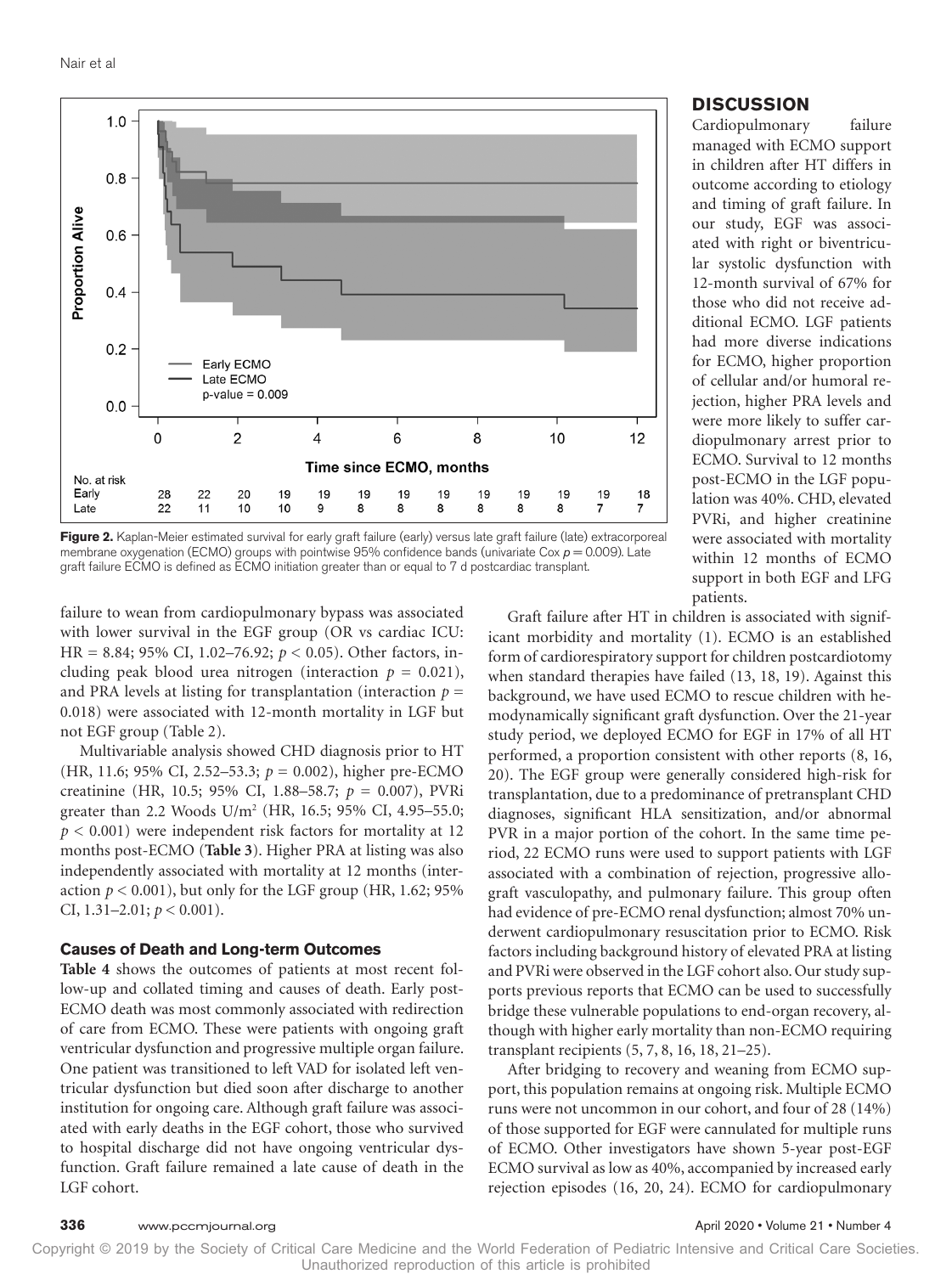# **TABLE 2. Univariate Cox Regression Model Association for Mortality at 12 Months**

| <b>Characteristic</b>                                                         | $\mathbf n$ | No. of<br><b>Deaths</b> | <b>Hazard Ratio</b><br>(95% CI) | $\boldsymbol{p}$ | Interaction $p$ |
|-------------------------------------------------------------------------------|-------------|-------------------------|---------------------------------|------------------|-----------------|
| Gender male                                                                   | 50          | 20                      | $1.03(0.42 - 2.55)$             | 0.948            | 0.542           |
| Age at transplant, yr                                                         | 50          | 20                      | $0.98(0.90 - 1.08)$             | 0.701            | 0.839           |
| Age at ECMO, yr                                                               | 50          | 20                      | $1.02(0.94 - 1.10)$             | 0.653            | 0.815           |
| Late graft failure ECMO ( $\geq 7$ d posttransplant)                          | 50          | 20                      | $3.89(1.4 - 10.8)$              | 0.009            | <b>NE</b>       |
| Congenital heart disease diagnosis                                            | 50          | 20                      | $3.71(1.11 - 12.4)$             | 0.033            | 0.829           |
| ECMO prior to heart transplant                                                | 50          | 20                      | $1.28(0.49 - 3.34)$             | 0.610            | 0.168           |
| Cardiopulmonary resuscitation prior to ECMO                                   | 50          | 20                      | $2.59(0.98 - 6.85)$             | 0.056            | 0.274           |
| CNS injury                                                                    | 50          | 20                      | $0.63(0.20 - 1.99)$             | 0.431            | 0.367           |
| Posttransplant endomyocardial biopsy grade $\geq 2$ vs $\leq$<br>$\mathbf{2}$ | 44          | 15                      | $1.15(0.29 - 4.51)$             | 0.841            | <b>NE</b>       |
| Location of ECMO cannulation                                                  | 50          | 20                      |                                 | 0.828            | <b>NE</b>       |
| Catheterization laboratory vs CICU                                            |             |                         | $0.63(0.07 - 5.99)$             |                  |                 |
| Catheterization laboratory vs operating room                                  |             |                         | $0.50(0.05 - 5.44)$             |                  |                 |
| CICU vs operating room                                                        |             |                         | $0.80(0.28 - 2.27)$             |                  |                 |
| Indication for ECMO                                                           | 50          | 20                      |                                 | 0.068            | <b>NE</b>       |
| Biventricular vs left ventricular failure                                     |             |                         | $0.56(0.17-1.80)$               |                  |                 |
| Biventricular vs respiratory failure                                          |             |                         | $0.26(0.07 - 0.95)$             |                  |                 |
| Biventricular vs right ventricular failure                                    |             |                         | $1.76(0.47 - 6.52)$             |                  |                 |
| Left ventricular vs respiratory failure                                       |             |                         | $0.47(0.12 - 1.90)$             |                  |                 |
| Left ventricular vs right ventricular failure                                 |             |                         | $3.15(0.76 - 13.0)$             |                  |                 |
| Respiratory vs right ventricular failure                                      |             |                         | $6.67(1.47 - 30.3)$             |                  |                 |
| Pre-ECMO creatinine, per 0.1 mg/dL increase                                   | 50          | 20                      | $1.10(1.05 - 1.16)$             | < 0.001          | 0.984           |
| Peak creatinine, per 0.1 mg/dL increase                                       | 50          | 20                      | $1.03(1.01 - 1.05)$             | 0.001            | 0.825           |
| Pre-ECMO BUN mg/dL                                                            | 50          | 20                      | $1.04(1.02 - 1.06)$             | 0.001            | 0.435           |
| Peak BUN, mg/dL                                                               | 50          | 20                      |                                 | 0.189            | 0.021           |
| Early graft failure ECMO                                                      | 28          | 6                       | $0.93(0.82 - 1.06)^a$           | 0.283            |                 |
| Late graft failure ECMO                                                       | 22          | 14                      | $1.14(1.02 - 1.27)^{a}$         | 0.026            |                 |
| Peak alanine aminotransferase, per 100 U/L increase                           | 50          | $20\,$                  | $0.96(0.88 - 1.05)$             | 0.363            | 0.307           |
| Panel reactive antibodies at transplant wait-listing, %                       | 50          | 20                      |                                 | 0.739            | 0.018           |
| Early graft failure ECMO                                                      | 28          | 6                       | $0.98(0.95 - 1.01)$             | 0.249            |                 |
| Late graft failure ECMO                                                       | 22          | 14                      | $1.02(1.01 - 1.04)$             | 0.007            |                 |
| PVRi, Woods U/m <sup>2</sup>                                                  | 50          | 20                      | $1.41(0.55 - 3.60)$             | 0.477            | 0.222           |
| $PVRi > 2.2$ Woods U/m <sup>2</sup>                                           | 50          | $20\,$                  | $3.06(0.96 - 9.71)$             | 0.058            | <b>NE</b>       |
| Ischemic time, per 5 min increase                                             | 50          | $20\,$                  | $1.00(1.00 - 1.01)$             | 0.462            | 0.315           |
| Weight at transplant, kg                                                      | 50          | 20                      | $1.00(0.97 - 1.02)$             | 0.834            | 0.937           |
| Donor:recipient weight ratio                                                  | 50          | 20                      | $1.78(0.41 - 7.63)$             | 0.441            | 0.645           |

BUN = blood urea nitrogen, CICU = cardiac ICU, ECMO = extracorporeal membrane oxygenation,  $n$  = number of ECMO runs, NE = not estimable due to small subgroup frequencies, PVRi = pulmonary vascular resistance indexed to body surface area.

a Per 10mg/dL increase.

An interaction  $p < 0.05$  indicates that the association of the risk factor with mortality is not the same for the early and late ECMO groups. Boldface values indicate statistically significant results.

### Pediatric Critical Care Medicine www.pccmjournal.org **337**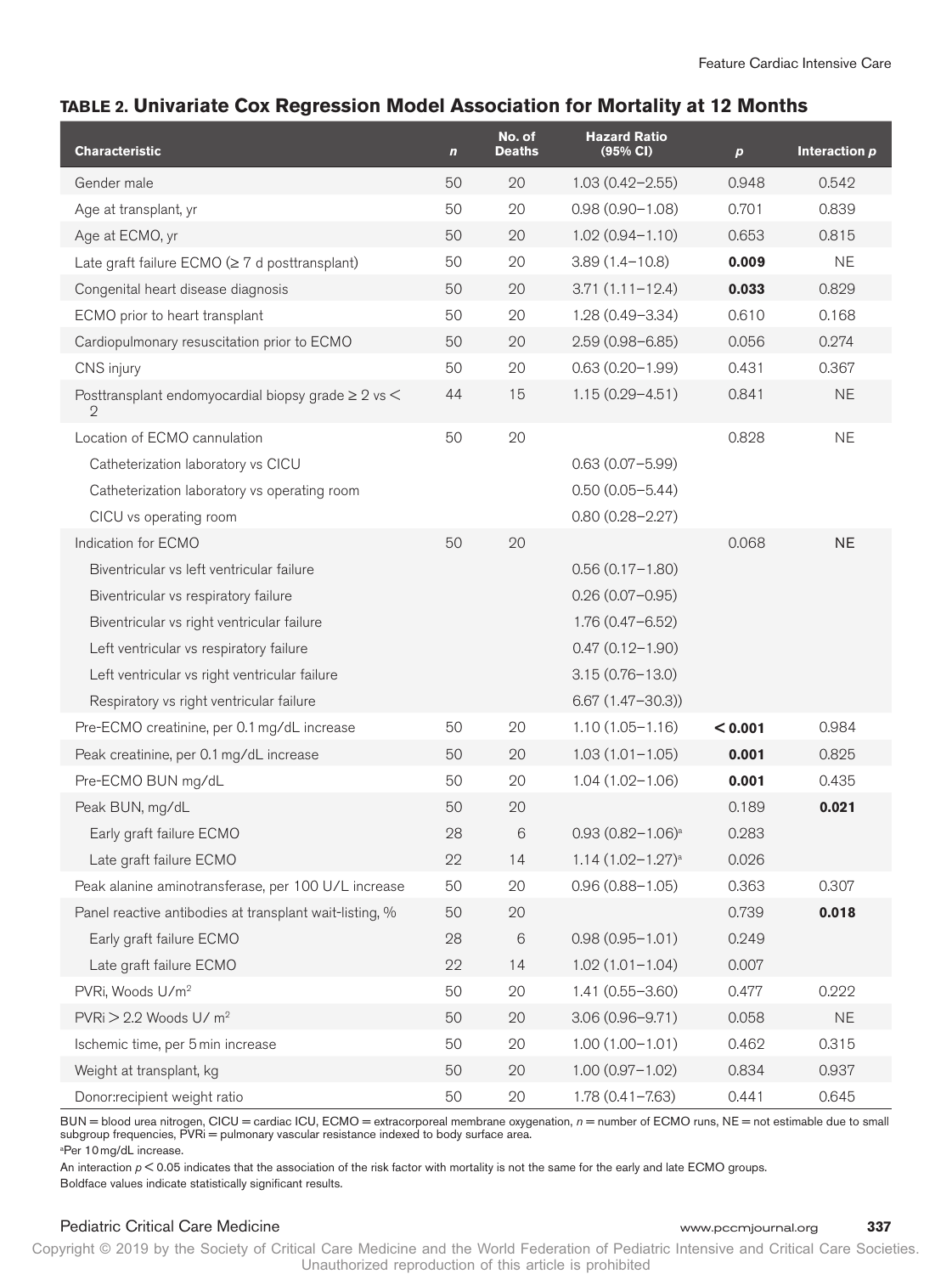# **TABLE 3. Multivariable Model for 12-Month Mortality, With Interaction for Early Versus Late Deaths (***n* **= 50 Extracorporeal Membrane Oxygenation runs, 20 Deaths; Generalized**   $R^2 = 0.56$

| <b>Predictor</b>                                                                          | Hazard Ratio (95% CI) | p       |
|-------------------------------------------------------------------------------------------|-----------------------|---------|
| ECMO timing-late vs early graft failure                                                   |                       | 0.366   |
| Congenital heart disease diagnosis                                                        | $11.6(2.52 - 53.3)$   | 0.002   |
| Pre-ECMO creatinine $\geq 0.4$ vs $\leq 0.4$ mg/dL                                        | $10.5(1.88 - 58.7)$   | 0.007   |
| Pulmonary vascular resistance indexed to body surface area $>$ 2.2 Woods U/m <sup>2</sup> | 16.5 (4.95 - 55.0)    | < 0.001 |
| Panel reactive antibodies at transplant wait-listing, %                                   |                       | 0.169   |
| Panel reactive antibodies at transplant wait-listing according to ECMO timing             |                       | < 0.001 |
| Early graft failure ECMO                                                                  | $0.83(0.64 - 1.08)$   |         |
| Late graft failure ECMO                                                                   | $1.62(1.31 - 2.01)$   |         |

ECMO = extracorporeal membrane oxygenation.

# **TABLE 4. Outcomes of the Cohort at Latest Follow-up**

| Outcome                                                            | <b>Early Acute</b><br><b>Graft Failure,</b><br>$n = 24$ | <b>Late Acute</b><br><b>Graft Failure,</b><br>$n = 20$ |
|--------------------------------------------------------------------|---------------------------------------------------------|--------------------------------------------------------|
| Alive at latest follow-up, $n$ (%)                                 | 11 (46)                                                 | 4(20)                                                  |
| Median follow-up duration,<br>mo, median (IQR)                     | $28(0-90)$                                              | $1.5(0-51)$                                            |
| Median survivor follow-up<br>duration, mo, median (IQR)            | 69 (30–134)                                             | Range<br>85-165 mo                                     |
| Early death, $n$ (%)                                               |                                                         |                                                        |
| Redirection of care from<br>extracorporeal membrane<br>oxygenation | 6(25)                                                   | 7(35)                                                  |
| Survived decannulation                                             | 2(8)                                                    | 3(15)                                                  |
| Early death, cause, $n$ (%)                                        |                                                         |                                                        |
| Graft failure                                                      | 5(21)                                                   | 7(35)                                                  |
| Right ventricular failure                                          | 3(12)                                                   | 1(5)                                                   |
| Sudden cardiac death                                               | $\Omega$                                                | 2(10)                                                  |
| Late death, $n$ $(\%)$                                             | 5                                                       | 6                                                      |
| Time post discharge, range,<br>yr                                  | $1 - 13$                                                | $0.4 - 70$                                             |
| Late death, cause, $n$ $(\%)$                                      |                                                         |                                                        |
| Graft failure                                                      | $\Omega$                                                | 3(15)                                                  |
| Sudden cardiac death                                               | 2(8)                                                    | 2(10)                                                  |
| Infectious etiology                                                | 2(8)                                                    | Ω                                                      |
| Other                                                              | 1(4)                                                    | 1(5)                                                   |
| Acute rejection, n (%)                                             | 2(8)                                                    | 15 (75)                                                |

IQR = interquartile range.

Note—only those with a single extracorporeal membrane oxygenation (ECMO) run for early acute graft failure are included in this cohort for outcomes. Any patient with an ECMO run for late acute graft failure is included in that cohort. Early death is defined as any death before ECMO admission hospital discharge; late death is any death after hospital discharge.

failure secondary to rejection, including progressive allograft vasculopathy, has been associated with survival to hospital discharge of 40–75% (5, 7, 8, 23). Evidence of additional endorgan dysfunction, persistent elevation of PVR, and elevated PRA levels seen in our cohort of post-HT ECMO patients have also been associated with increased long-term mortality risk in HT patients (9, 24–26). Exploratory analyses of association between ongoing risk of mortality after recovery from EGF are beyond the scope of our analysis but bear future consideration.

Post-HT ECMO support has been associated with death from cerebrovascular accidents and intracranial hemorrhage (25). ECMO complications were uncommon in this cohort, however, almost one-third of our population had a neurologic injury. Alternative cardiopulmonary support strategies, including VAD in the post-HT population have been described (6, 15, 23, 27). For patients exhibiting exclusively hemodynamic pathophysiology, strategies to avoid the use of an oxygenator with durable VAD support may be favored. In a series of LGF patients managed with MCS, investigators reported successful VAD management in seven patients, with overall 3-year survival of 38% (6). Of 22 children supported for LGF with MCS in another study, only three were supported with VAD (23). Adult patients supported with VAD for primary graft dysfunction were found to have longer cardiopulmonary bypass times for cannulation, longer duration of support, higher frequency of major bleeding requiring reoperation, and higher frequency of renal failure (27). We report comparatively favorable survival in our ECMO-supported cohort and with ECMO duration less than 6 days in the majority of runs, our institutional MCS strategy will remain ECMO rather than primary VAD for these patients.

Our study is limited by being from a single center, retrospective in nature and describing a relatively small cohort of patients. The 21-year study period spans eras of transplant candidate selection, evolving medical therapies for pulmonary hypertension, immunosuppression strategies, and ECMO management protocols. These features may decrease the strength of specific conclusions that can be inferred.

#### **338** www.pccmjournal.org **April 2020 • Volume 21 • Number 4 April 2020 • Volume 21 • Number 4**